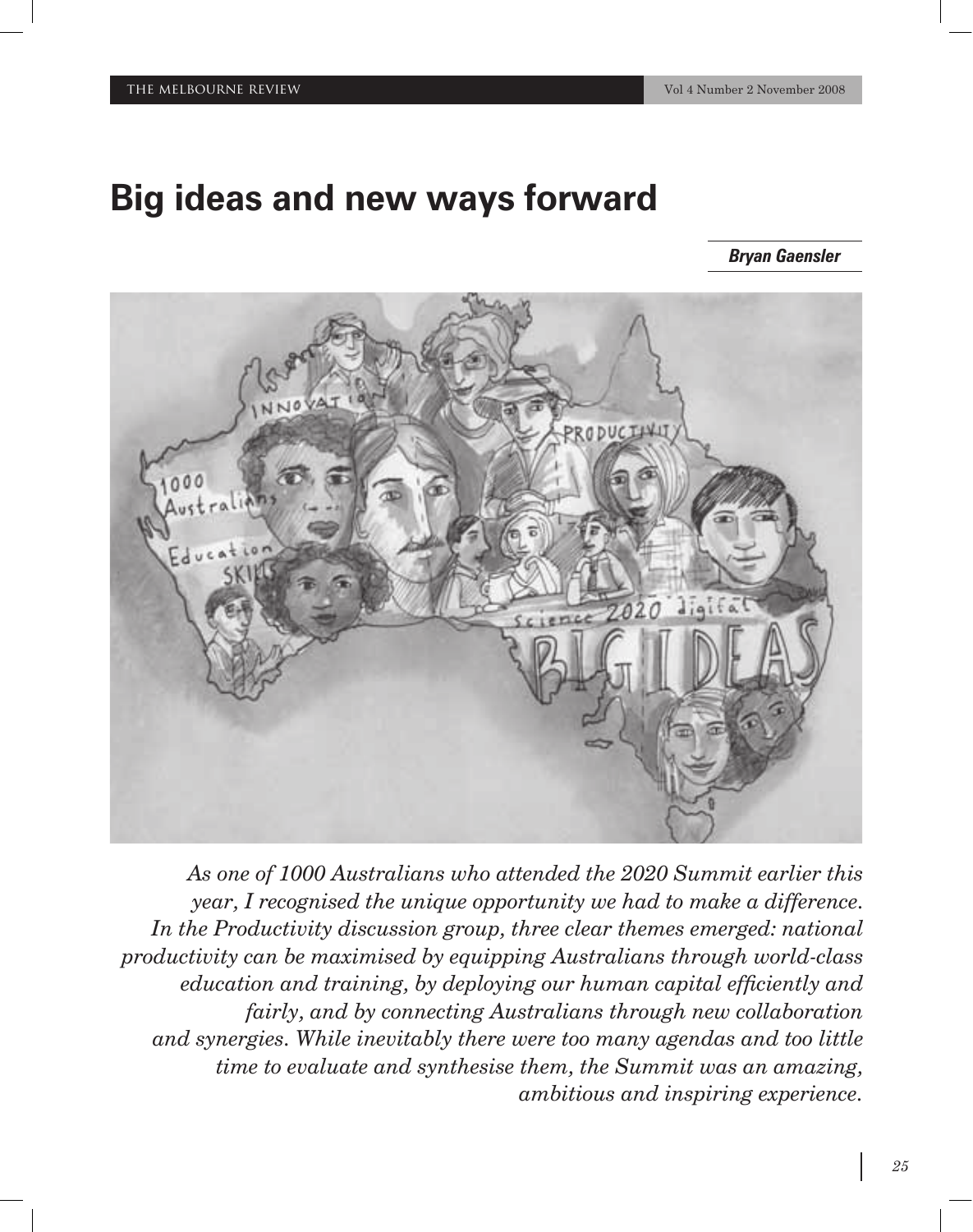I ving under a system of<br>representative democracy<br>can be a frustrating representative democracy can be a frustrating experience for its citizens. The media and the local community are awash with ideas on how to do things better, but politicians inevitably have their own agendas and often don't seem to listen.

So when Kevin Rudd announced a plan for an 'Australia 2020' Summit, at which Australians would come together to identify and find solutions for the nation's long-term challenges, the electorate expressed both cynicism and excitement.

Being one of those people who often makes pronouncements beginning with, 'Now if I were running the country …', I welcomed the opportunity to put my name forward for the Summit, and to see whether my ideas might have any traction. The nomination form was simple and succinct: a brief listing of qualifications and experience,



and 100 words on why one wanted to participate. I filled out the form, briefly flagged the issues I wanted to raise, and sent in my nomination. At the end of March, the letter arrived from the Prime Minister — I had been selected as a delegate, and had been asked to participate in the stream entitled 'The Productivity Agenda — Education, Skills and Innovation'.

And so, on the weekend of 19–20 April, 2008, I was one of 1000 Australians who converged on Parliament House in Canberra, all realising that we had a unique opportunity to make a difference.

#### Thinking caps on

The schedule was hectic: 13 hours of formal sessions spread over a day and a half, cycling between three formats: plenary sessions at the start and end of both days, to set the scene and to engender a feeling of community among the participants; stream sessions, in which we split up into 10 groups of 100 and mapped out the overall issues to be tackled; and discussion groups, in which our stream was split up further into four groups of 25 (I was put into the discussion group on 'Science/ Innovation/Digital') in which we nutted out the specifics of ideas and implementations using whiteboards and butchers' paper.

All sessions were transcribed; most were filmed. We were cautioned that all of this would be very much on the record.

The heavy media focus on the event created intense pressure to deliver useful outcomes. But across all the streams, the mandate sometimes



seemed too broad given the limited time available. For example, my stream, Productivity, needed to consider early childhood education, skilled migration, high-speed broadband, high school curricula, tax incentives for private sector R&D, university research funding and workforce participation, along with dozens of other important topics.

What eventually emerged from the discussions on Productivity were three clear themes: national productivity can be maximised by *equipping* Australians through world-class education and training, by *deploying* our human capital efficiently and fairly, and by *connecting* Australians through new collaboration and synergies. While on their own these concepts might seem like mere sound bites, they proved a powerful framework for tying together complex issues and for identifying the best way forward.

## A level playing field, or lost opportunities?

Egalitarian principles underpinned the Summit. Billionaires and school teachers sat side-by-side during the meal breaks, eating their boxed lunches. The glossy handbook merely listed the participants and their home states, without any titles, affiliations or biographical sketches.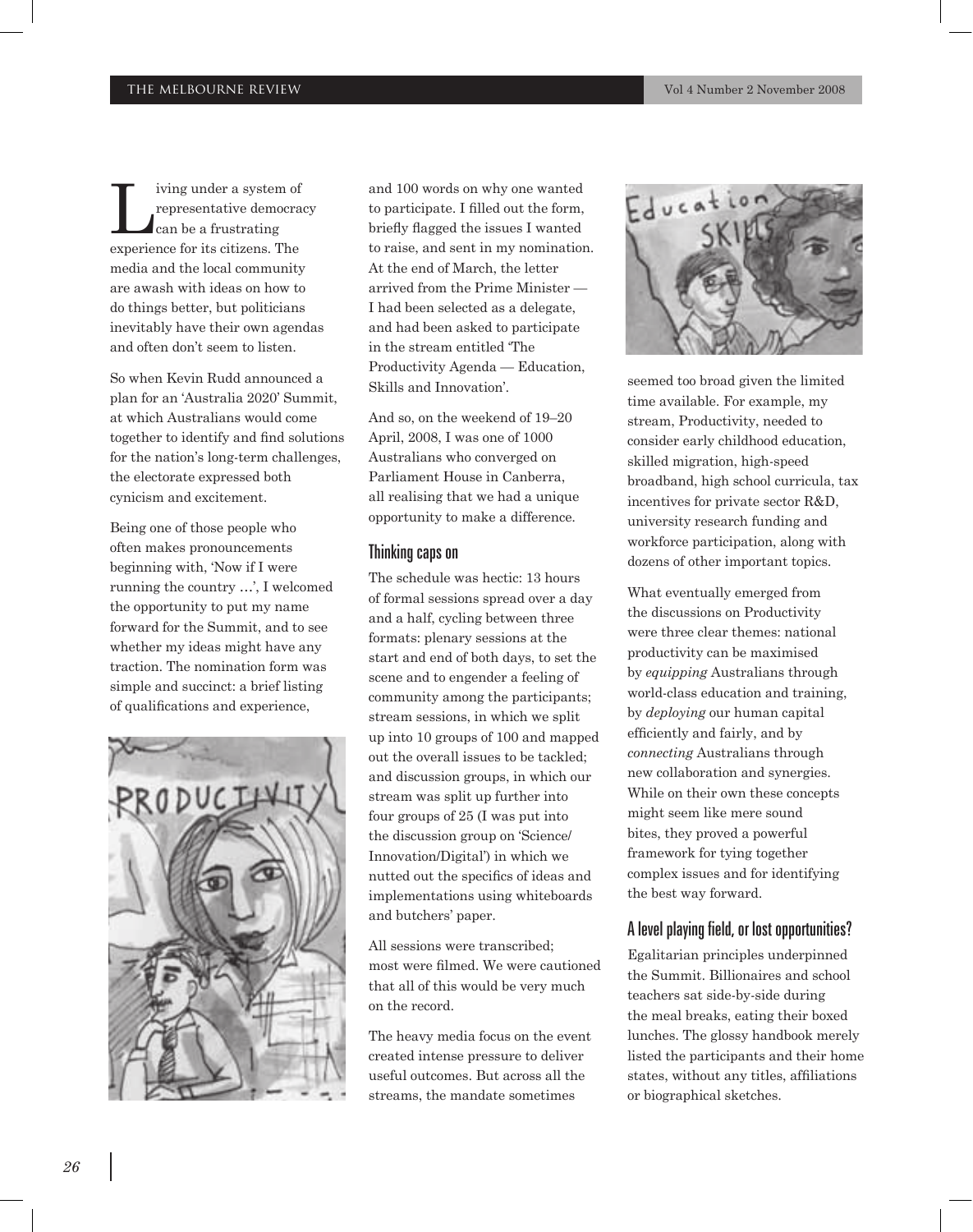

While this added to the feeling of camaraderie, it meant that unless the person holding the floor happened to be a 'big' name like Lachlan Murdoch or Hugh Jackman, it was impossible to determine whether a speaker spoke with authority on their subject matter, or what their underlying agenda might be. The discussion that ensued as we all tried to clarify the subtext or implications of various pronouncements exhausted much of the limited time we had for real debate.

What's more, it quickly became apparent that the assembled expertise of the participants had some serious gaps. At one point during the discussion, there was broad consensus that a national broadband system should be a top priority for Australia in the next 5–10 years. As we tried to formulate a concrete recommendation to pass on to our session chairs, we wrestled with the issues of how fast this network should be, and how much it might cost. Amazingly, there seemed to be nobody in our stream who had any experience in

telecommunications, and who might be able to give our ideas even the crudest reality check. This and other similar incidents indicated that the selection of participants would have benefited from greater focus on the overall balance of knowledge, skill and experience, such as would occur, for example, on a company board or the list of plenary speakers at a major professional convention.

From my own perspective, I saw the Productivity stream as an opportunity to highlight the importance of basic research and other scientists and researchers who would want to make a similar case. However, I soon began to wonder if I was the only active scientist among the 100 participants in my stream; other university academics in attendance were there for their work in areas such as industrial relations or childhood education.

Were there other people at the Summit with whom I could develop my ideas, or who could perhaps join me in a small bloc to give more force to these issues? I don't know. Other than asking around during the short lunch and tea breaks, or listening out for like-minded speakers during the discussion sessions, there was no way to find out what resources and expertise were on offer.1 There was no mechanism for developing or consolidating ideas, except to throw them out into the overall discussion, and to see if they resonated with others. Some of what ended up in the final report was a reflection of who shouted the loudest or who repeated themselves most often.

Sitting among my fellow delegates, I became convinced that the pieces of something wonderful had, for one

*From my own perspective, I saw the Productivity stream as an opportunity to highlight the importance of basic research and development, and to argue that our universities and national research facilities need to be funded at (or beyond) OECD levels.*

development, and to argue that our universities and national research facilities need to be funded at (or beyond) OECD levels. I presumed that my stream would be full of

unique weekend, been all brought together in the same room. However, I couldn't shake the sense that we were lacking the chart which showed how to put it all together.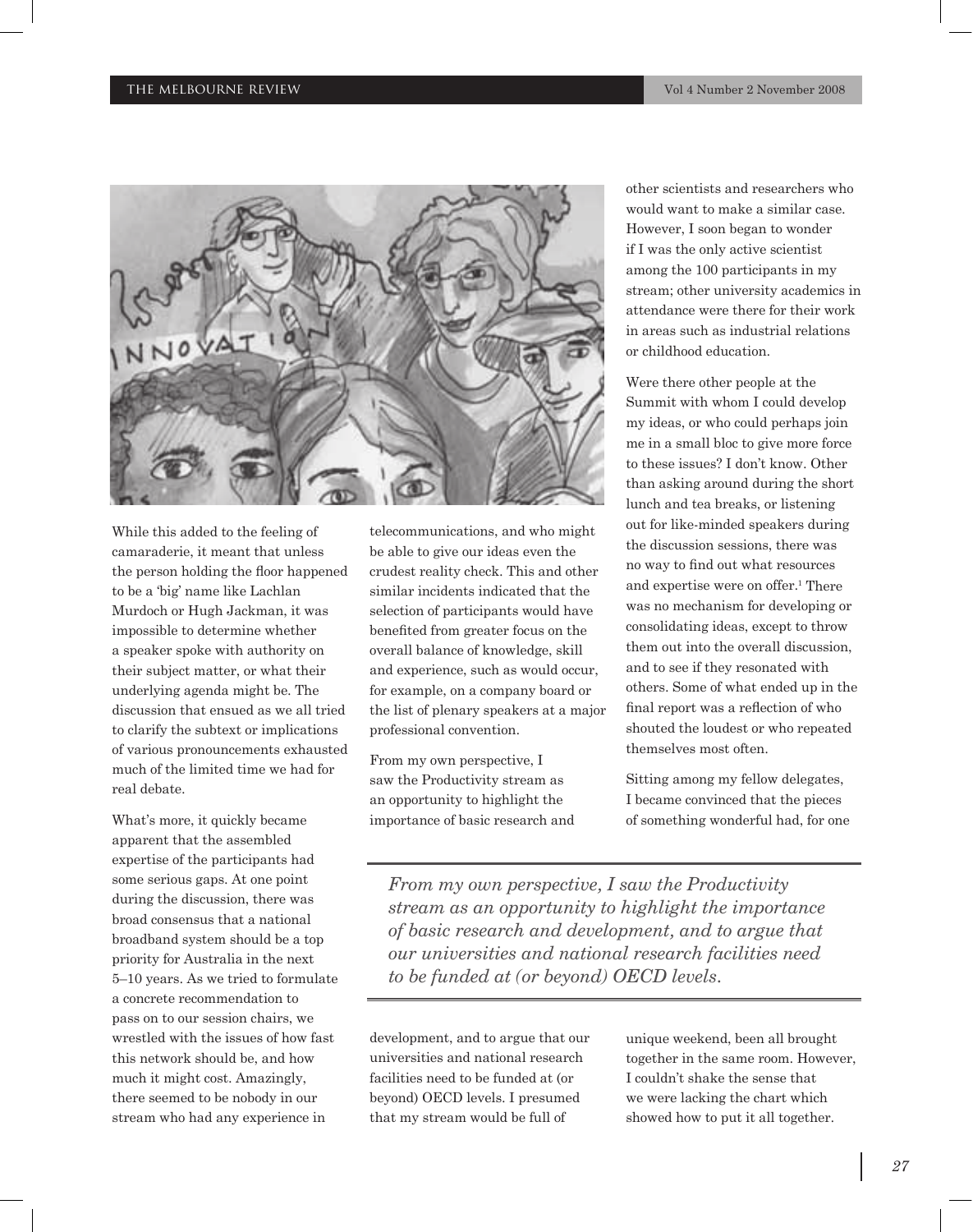Truly world-changing ideas might have come from interaction and cross-fertilisation that never had the chance to happen.

#### The outcomes and the aftermath

More than six months after the Summit's conclusion, I am still trying to sort out my views on the event and its outcomes.

On the one hand, I came away exhilarated and inspired by the many truly incredible people whom I had a chance to meet. I felt the strong sense of responsibility that came from being asked by the Government to come up with big ideas and new ways forward. And I will always remember the Summit as something that very much reminded me what it means to be Australian — there was a sense of national pride that was, for once, not derived from watching a medal ceremony at the Olympics, but from being part of a national corroboree, a coming together of minds aimed at bettering our country.

On the other hand, if I look beyond the positive personal experiences that I took away and instead focus on outcomes, things are not so clear. I strongly believe that the issues we dealt with in the Productivity stream were of paramount importance to Australia's future success and prosperity. However, I wonder whether our group genuinely met the Prime Minister's charge to come up with bold new visions in this area.

Australia should aim, by 2020, to develop a bionic eye. The Governance stream advocated an ambitious overhaul of the entire federal system. And the stream on Regional & International Security envisaged a comprehensive national strategy for literacy in Asian languages and culture, which could form a basis for renewed global engagement in trade, security and culture. There were also many simple but elegant ideas put

*I will always remember the Summit as something that very much reminded me what it means to be Australian — there was a sense of national pride that was, for once, not derived from watching a medal ceremony at the Olympics, but from being part of a national corroboree, a coming together of minds aimed at bettering our country.*

What Kevin Rudd asked each stream to come up with were three 'Big Ideas' (one of which should be at minimal cost). In response, the Health stream proposed a JFK-like goal that

forward, such as a recommendation that organ donation become an 'opt out', rather than 'opt in' program.

My own stream, Productivity, was a mixed bag. The final report<sup>2</sup> generally suffered from 'ideas creep', in that we ended up highlighting 22 big ideas, rather than just the three we were asked for. In my opinion, some of the most important and innovative recommendations were:

- **Thinking big:** Accelerate Australian innovation by undertaking ambitious 'megaprojects' and establishing associated post-graduate schools in excellence.
- **Learning for life account:** Develop lifetime participation accounts for every Australian into which the Government and others can make payments for education,